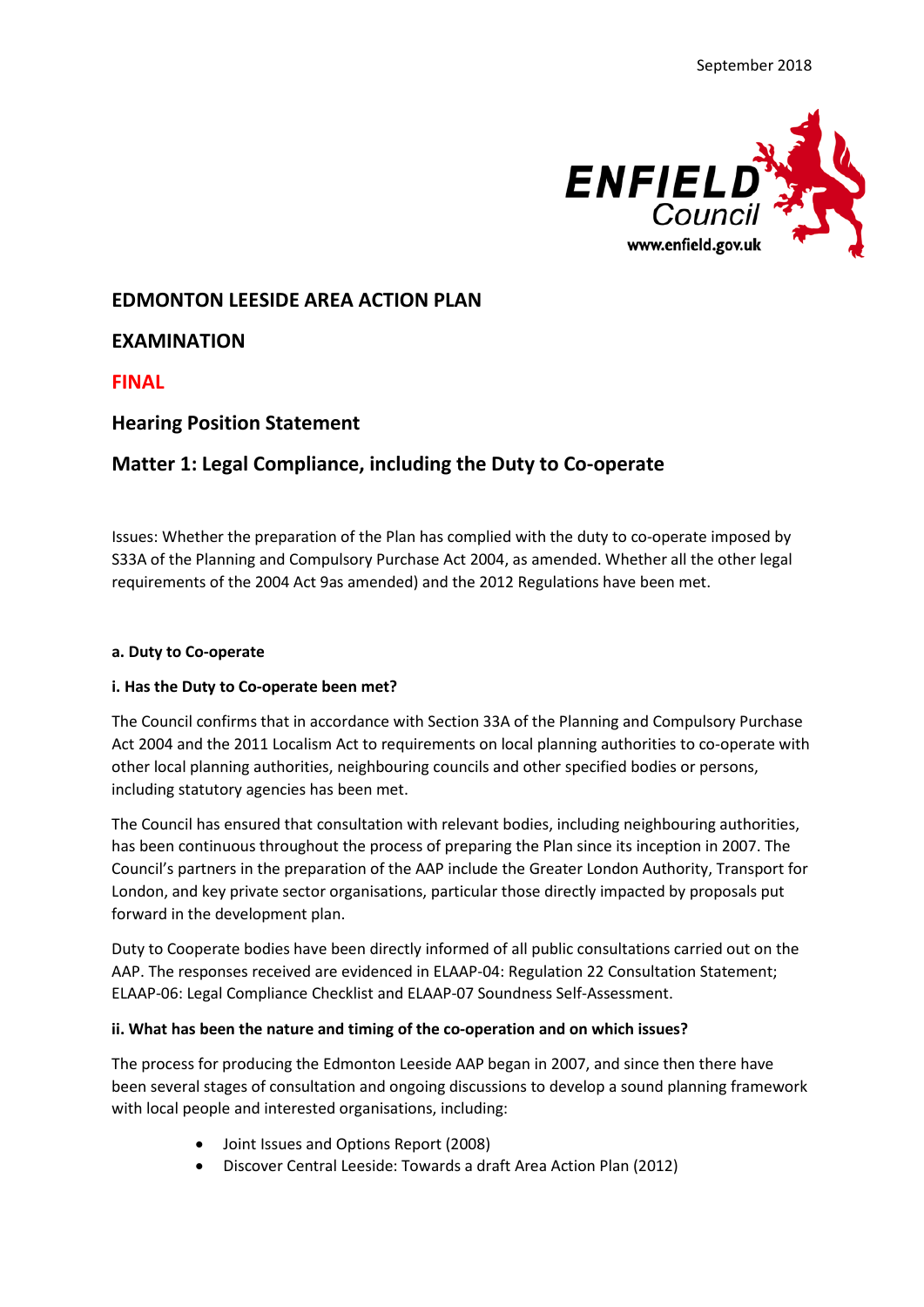- Proposed Submission Central Leeside Area Action Plan (2014)
- Proposed Submission Edmonton Leeside Area Action Plan (2017)

### **iii. Who did the Council co-operate with? Were any standing arrangements/protocols/memorandums of understanding in place?**

Enfield's Duty to Co-operate" bodies include:

- Other local planning authorities
- The Mayor of London (GLA)
- Transport for London
- The Environment Agency;
- Historic England
- Natural England
- Health bodies
- Office of Rail Regulation
- The highway authority
- The Marine Management Organisation
- Highways Agency
- Thames Water
- North London Waste Authority
- Network Rail
- The Civil Aviation Authority
- Local enterprise partnership
- The Homes and Communities Agency

The Council confirms there no were and are no standing arrangements/protocols/memorandums of understanding in place as part of this plan making process. However, a number of inter-borough forums are established which aid strategic planning dialogue between partners. For example the Six Authorities Liaison Group (comprising Enfield, Essex and Hertfordshire councils), Enfield plays an active role and meets regularly with adjoining authorities which focus on cross-boundary planning and transportation issues. Similarly, the Council is a long-standing member of the group of seven North London local authorities which are jointly preparing the North London Waste Plan. The Council is also part of the 'Local London' group which is a quorum of east London boroughs seeking to plan for sustainable and inclusive growth.

The Council has not received objections to the AAP concerning the duty to co-operate, and the Council's view is that the duty has been fulfilled.

#### **iv. How has the co-operation influenced the preparation of the Plan?**

Previous stages in the document preparation and consultation have allowed for alternatives to be raised and considered. Reasonable alternatives were also assessed by the Sustainability Appraisal.

The Regulation 22 Consultation Statement [ELAAP-04] demonstrates how this process has been carried out, in particular Appendix C: Summary of Consultation Responses sets out how the Council has responded to representations and put forward appropriate modifications via the Schedule of Minor Amendments [ELAAP-03].

#### **b. Community Involvement**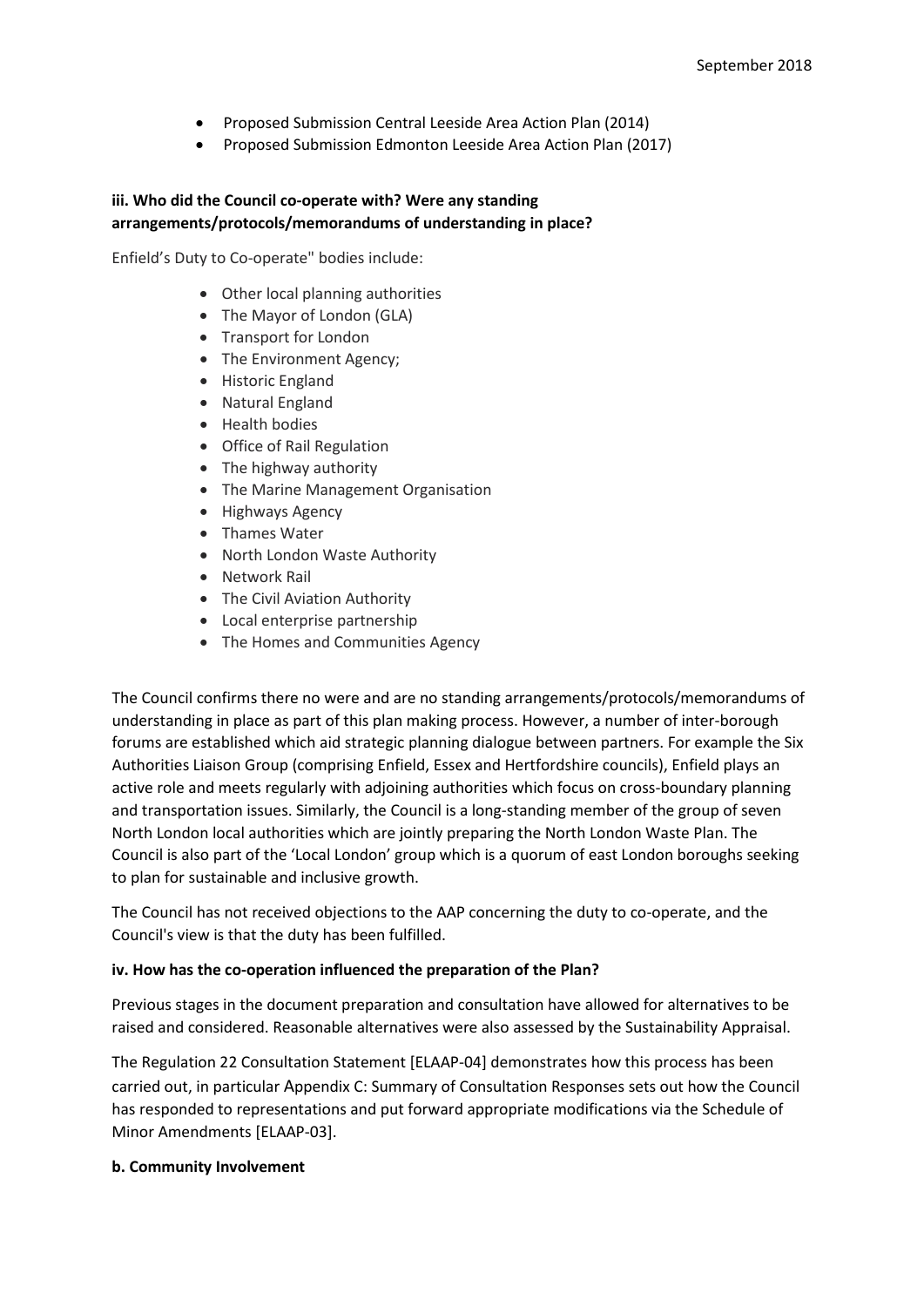## **i. Has the Plan been prepared in accordance with the Council's Statement of Community Involvement and met the minimum consultation requirements in the Regulations?**

The preparation of the Edmonton Leeside Area Action Plan has been carried out in accordance with Enfield's adopted Statement of Community Involvement (2015) and subsequent Town & Country Planning Regulations (2012) (as amended). The Regulation 22 Consultation Statement [ELAAP-04] that accompanied the Submission AAP [ELAAP-01] provides the detail of how and when the Council consulted organisations, residents, businesses and the community and voluntary sectors as part of the preparation of the Plan.

#### **c. Scope of the Plan**

### **i. Has the Plan been prepared in accordance with the Local Development Scheme?**

Yes, the Edmonton Leeside Area Action Plan has been prepared in accordance with the Council's agreed project plan and content for preparing Enfield's Local Plan. The document is clearly identifiable from its listing and description in the Council's Local Development Scheme (2013 – 2016).

#### **ii. What is the scope of the Plan?**

The scope of ELAAP is to provide a strategic planning framework for the borough's south eastern Lee Valley corridor known locally as Edmonton Leeside, one of capital's most deprived areas. In particular, the Edmonton Leeside AAP provides for a spatial and policy framework in which to bring forward the strategic regeneration of Meridian Water, North London's most significant flagship regeneration opportunity set to deliver thousands of new homes and jobs as part of a new sustainable communities and neighbourhoods as identified by the Mayor of London.

The AAP will be the overarching policy document to guide the more detailed development of a new supplementary planning document for Meridian Water currently under preparation. This SPD will be subject to detailed evidence and public consultation; and the phased delivery of development through establishing a more area-specific level of detail on which future planning applications will be assessed and determined along the AAP.

The policies within the AAP will deliver the objectives and vision for the area. The objectives act as a framework for the AAP's policies, giving them direction. Collectively the objectives and policies will enable the Council to achieve the vision for the area.

The Plan will form part of suite of documents that make up Enfield's Local Plan. While there is broad consistency, the AAP varies in the policy approach to the Core Strategy and DMD policy in some areas, for example housing mix and industrial land. This is due to evidence and modelling which supports different requirements for this area.

# **iii. Having regard to the Council's intentions, as set out in the Local Development Scheme, are there any obvious omissions, in terms of policy guidance, from the submitted Plan?**

The Council confirms no obvious omissions in policy guidance.

**iv. Paragraph 157 of the National Planning Policy Framework (NPPF) says that, crucially, plans should be drawn up over an appropriate timescale, preferably a 15 year time horizon, take account of longer term requirements, and be kept up to date. Does the plan accord with Government policy in this respect?**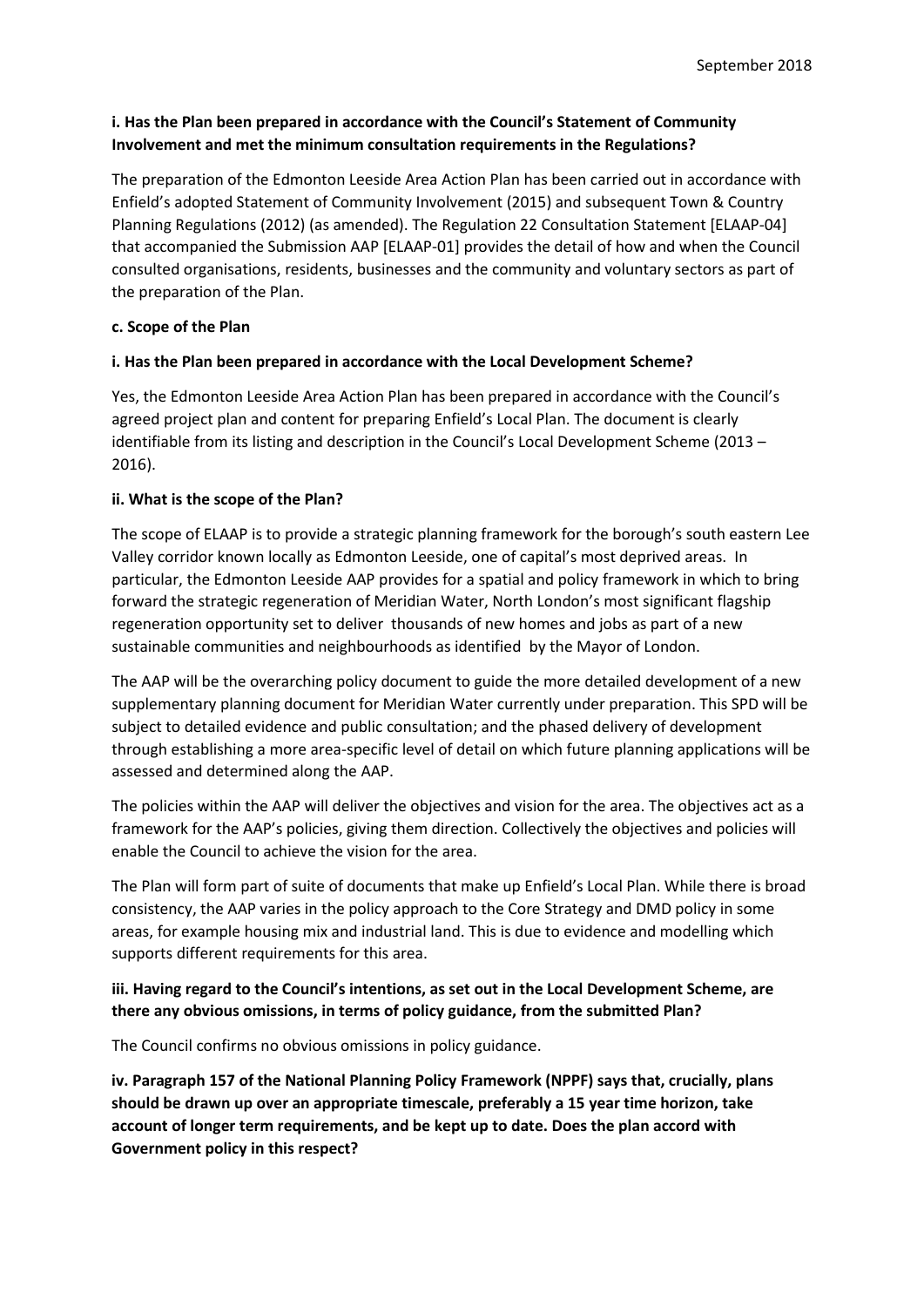The AAP provides for a minimum 15 year time horizon and takes into account longer term strategic requirements associated with supporting improvements for transport infrastructure and regeneration in the Upper Lee Valley Corridor. It incorporates principles of the Mayor's London Plan (2016), and Upper Lee Valley Opportunity Area Planning Framework (2013), including policies related to housing densities, parking standards and sustainable transport.

The Edmonton Leeside Area Action Plan reflects the concept of spatial planning as defined in legislation and national planning policy, containing both strategic and detailed site management policies to achieve sustainable development in the borough over the next 15 years. The ELAAP, together with existing and future new Enfield Local Plan documents will be key planning documents used to guide long-term investment into the area.

#### **d. Sustainability Appraisal**

#### **i. Is the Plan legally compliant with respect to Sustainability Appraisal?**

The Plan has also been informed by Sustainability Appraisal and complies with the Strategic Environmental Assessment (SEA) Directive and Regulations, and to follow best practice in Sustainability Appraisal (SA), the SA compares the sustainability impacts of the AAP.

#### **ii. Is the Plan based on a sound process of Sustainability Appraisal?**

The exploration of options for the Plan has been informed by an extensive evidence base and several stages of consultation. The Plan preparation process has involved and been subject to Sustainability Appraisals at different stages of the plan production. This has informed site options, policy direction and plan content. Sustainability Appraisal [ELAAP-08] provides an account of the approach undertaken in the plan-making process; seeks to address all reasonable alternatives; and appraises the preferred option against agreed sustainability objectives put forward in the submitted ELAAP.

### **iii. Has the Sustainability Appraisal been undertaken at each stage of the Plan's preparation to clearly justify the Council's policy choices?**

Yes. Each stage of the Plan's preparation has been informed by scoping which established the sustainability objectives to be assessed through more detailed sustainability appraisal. Plan-making has been underway since 2007, with several consultations having been held prior to submission stage. The SA process has been iterative and undertaken alongside plan-making; with SA outputs published alongside past consultation documents.

### **iv. How has the Sustainability Appraisal process informed the selection, refinement and publication of proposals in the Plan?**

The Sustainability Appraisal Report [ELAAP-08] aims to present information regarding the consideration of reasonable alternative approaches to housing growth in Meridian Water. This has proved itself, over time, to be the key, overriding issue at the heart of the submitted Plan. It is therefore considered reasonable that alternatives appraisal be focused on this matter and evidence there has been formal consideration given to 'reasonable alternatives'. Given the acknowledged changes to housing requirements, the Sustainability Appraisal focuses on the options for greater housing delivery, and does not pursue the figure of 5,000 homes at Meridian Water already established in the Core Strategy.

The SA undertaken for the 2014 AAP document appraised the options of releasing/not releasing industrial land, and found positive sustainability effects from releasing SIL.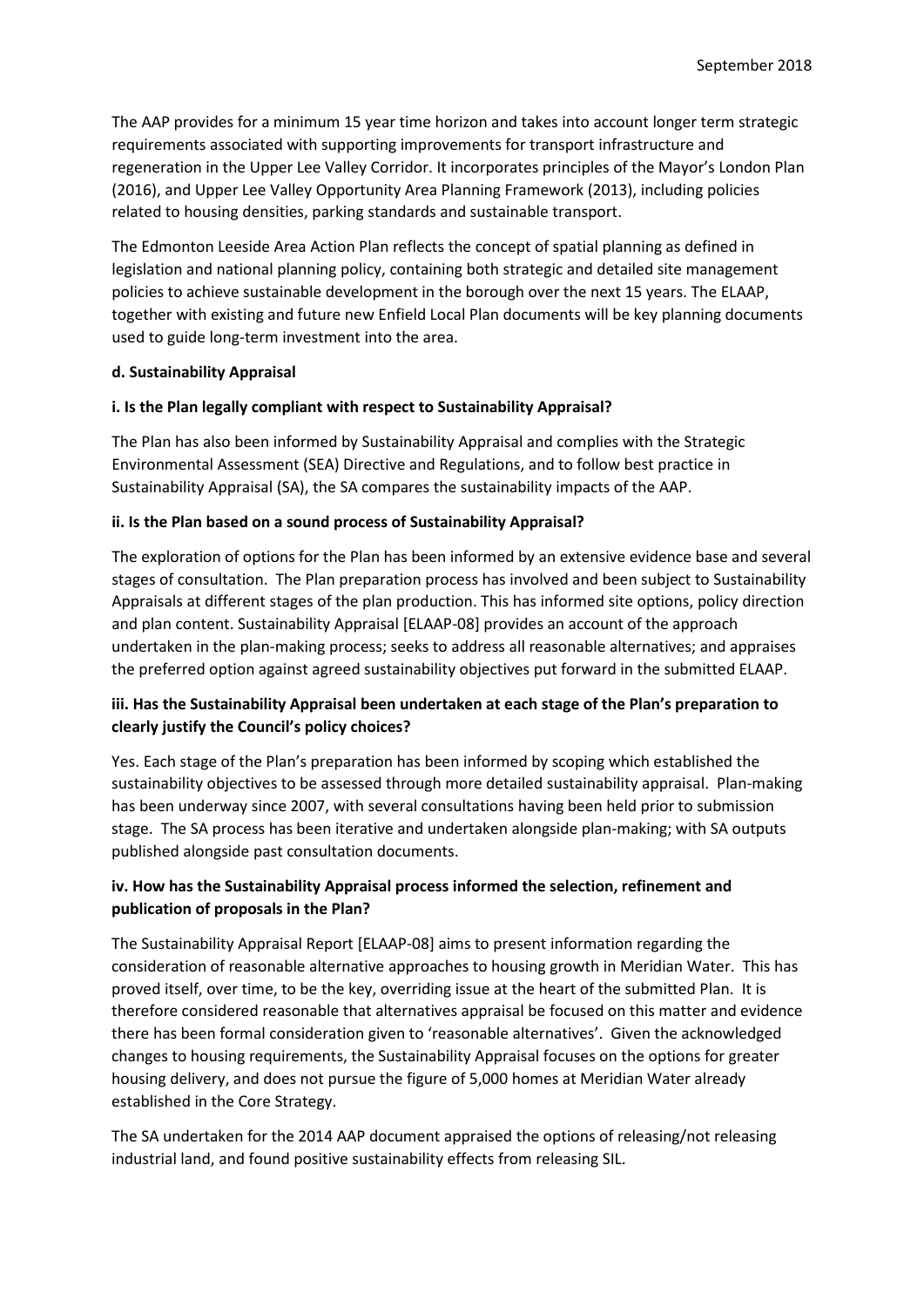The proposals and policies put forward in the Plan have been chosen having reasonably considered alternatives through the Plan's preparation and where importantly a balance is struck in taking decisions between competing alternatives.

## **vi. Does it test reasonable alternatives? Has the Sustainability Appraisal been robustly prepared with a comparative and equal assessment undertaken of each reasonable alternative?**

A major focus of plan-making and the approach to sustainability work has been on Meridian Water, and this there has been the formal consideration given to 'reasonable alternatives'. Chapter 6 highlights the Council determined a need to undertake technical modelling work, to provide understanding and evidence in relation to the growth potential at Meridian Water. A series of 32 housing growth quantum scenarios were assessed, varying in terms of 1) housing quantum; 2) employment quantum; and 3) the proportion of Harbet Road EIL retained. Table 6.1 presents the implications of these scenarios.

Eight reasonable alternatives were established for appraisal (and consultation) in Table 6.2. These alternatives were determined to be the 'reasonable' alternatives in that their appraisal would facilitate effective discussion of important issues and opportunities. Chapter 7 presents alternatives appraisal findings in relation to Meridian Water, which is the 'stand-out' plan issue and hence that which should be the focus of alternatives appraisal and subject to consultation.

The SA process has assessed reasonable alternatives - rather than all possible alternatives - and given the reasons set out above, the Council is satisfied that the SA has achieved this for plan-making purposes.

#### **vii. Is the Sustainability Appraisal decision making and scoring robust, justified and transparent?**

The SA framework is presented within Chapter 4. Chapter 6 explains how reasonable alternatives were established in 2016 in-light of earlier consultation/SA. Chapter 8 explains the Council's 'reasons for supporting the preferred approach', i.e. explains how/why the preferred approach is justified inlight of alternatives appraisal (and other factors).

### **viii. Does it represent an most appropriate strategy in the circumstances?**

The Edmonton Leeside AAP has been prepared in the context of major trends in the borough and London-wide requirements for significant levels of housing, jobs and supporting infrastructure. Very significant increases in population have driven Enfield's housing needs much higher than was envisaged by the 2010 adopted Core Strategy. Achieving a high number and density of housing and jobs means taking a comprehensive approach to land uses within Meridian Water is the most appropriate strategy.

The Sustainability Appraisal process for the ELAAP therefore considers how the borough's key regeneration location at Meridian Water can be developed in a way which optimises the land use. The development must also support viability of essential transport infrastructure improvements, in particular the new station and improved rail service.

#### **ix. Does the final report set out the reasons for rejecting earlier options?**

Yes. Chapters 5 and 6 deal with 'Reasons for selecting the alternative options dealt with', in that there is an explanation of the reasons for focusing on particular issues and options. Chapter 6 explains how reasonable alternatives options were established. Chapter 7 presents alternatives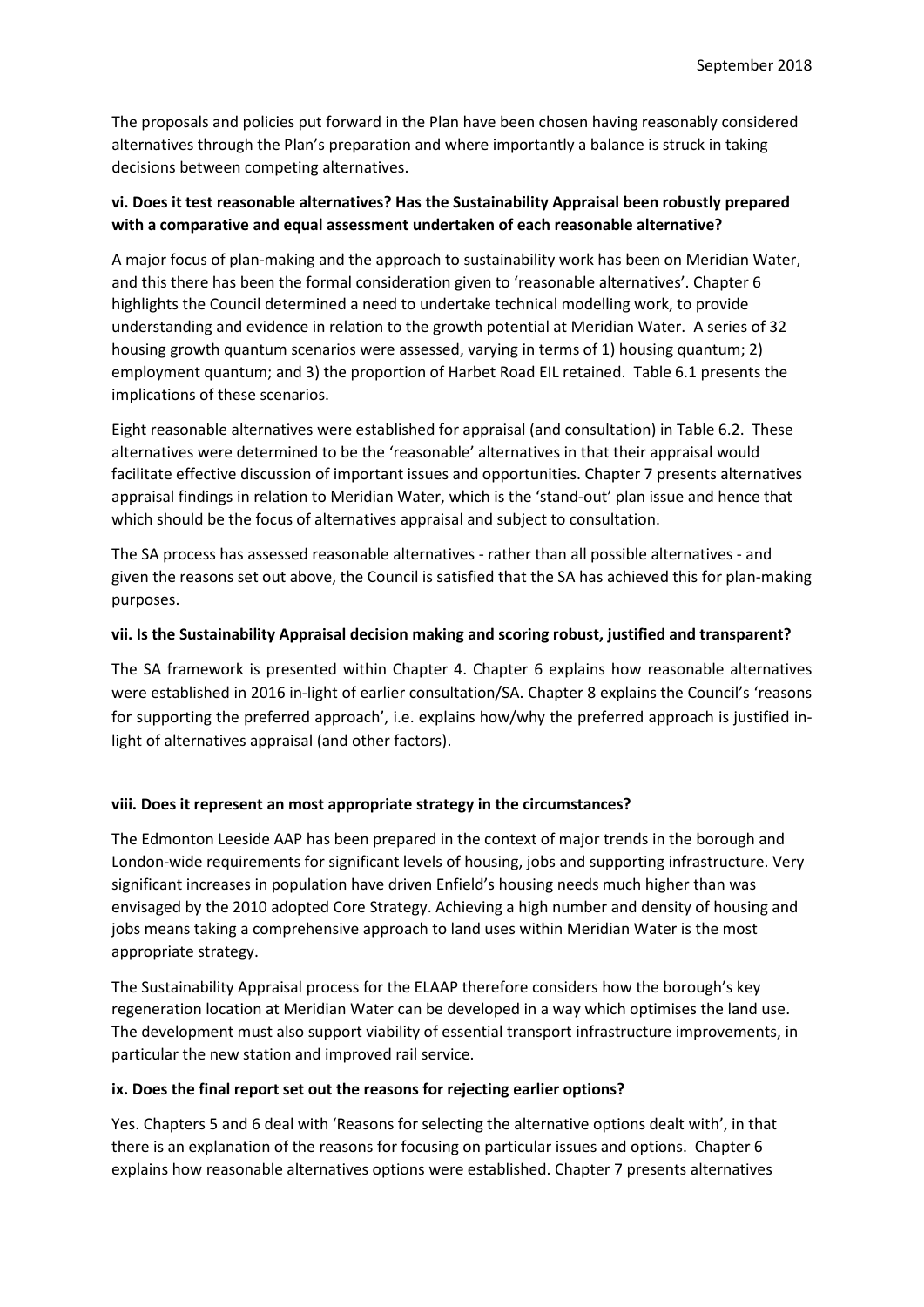appraisal findings and Chapter 8 explains the Council's 'reasons for supporting the preferred approach'.

#### **e. Habitats Regulations Assessment**

# **i. Is the Plan legally compliant with respect to the Habitats Regulations and any requirement for appropriate assessment?**

The Council confirms an appropriate assessment under the Habitat Regulations [ELAAP-09] has been undertaken for the Submitted Plan. This report sets out the methodology for the Habitats Regulations Assessment (HRA), determines the European sites that require consideration with regards to potential effects arising from the ELAAP, and then goes through the assessment process, assessing likely significant effects on relevant European sites and presents its conclusion. Consultation on this report with appropriate stakeholders was undertaken as part of the consultation for the Proposed Submission.

# **ii. In the light of the "People over Wind, Peter Sweetman v Coillte Teoranta" judgment in the Court of Justice of the European Union (CJEU) is the screening assessment appropriate in relation to the potential effects of the AAP on the Lee Valley SPA?**

The Council has further consulted an confirmed with Natural England and agreed via a Statement of Common Ground to put forward a modification to the Plan to recognise that development must not negatively impact on areas of ecological importance, particularly through recreational disturbance, and will include additional wording for Policy EL9 through adding a new item as the 4th bullet point:

# **"How they will avoid negative impacts such as recreational disturbance on sites of ecological importance, including the Chingford Reservoirs SSSI and Lee Valley Special Protection Area/ Ramsar site at Walthamstow Reservoirs";**

### **f. Modifications to the Plan**

# **i. Is the Council proposing any Main Modifications, that are being considered as part of this Examination?**

The Council is in continuing discussions with the GLA regarding general conformity with the London Plan over the full release of SIL land in Meridian Water. Main Modifications may be bought forward and advanced during the hearing sessions. Matter 2: Employment provides further details on potential main modifications.

### **ii. Are any further Main Modifications likely to be advanced during the Examination?**

As above.

### **iii. Are there any further Additional/Minor Modifications proposed?**

Minor amendments are to come forward through Statements of Common grounds and where minor modifications would benefit clarity to the Plan.

# **iv. Could the Council keep an up to date schedule of all Main Modifications during the Examination and provide me with a final copy of this schedule after the Hearings sessions have been completed?**

Yes a schedule of Main Modifications will be provided.

#### **g. Coverage**